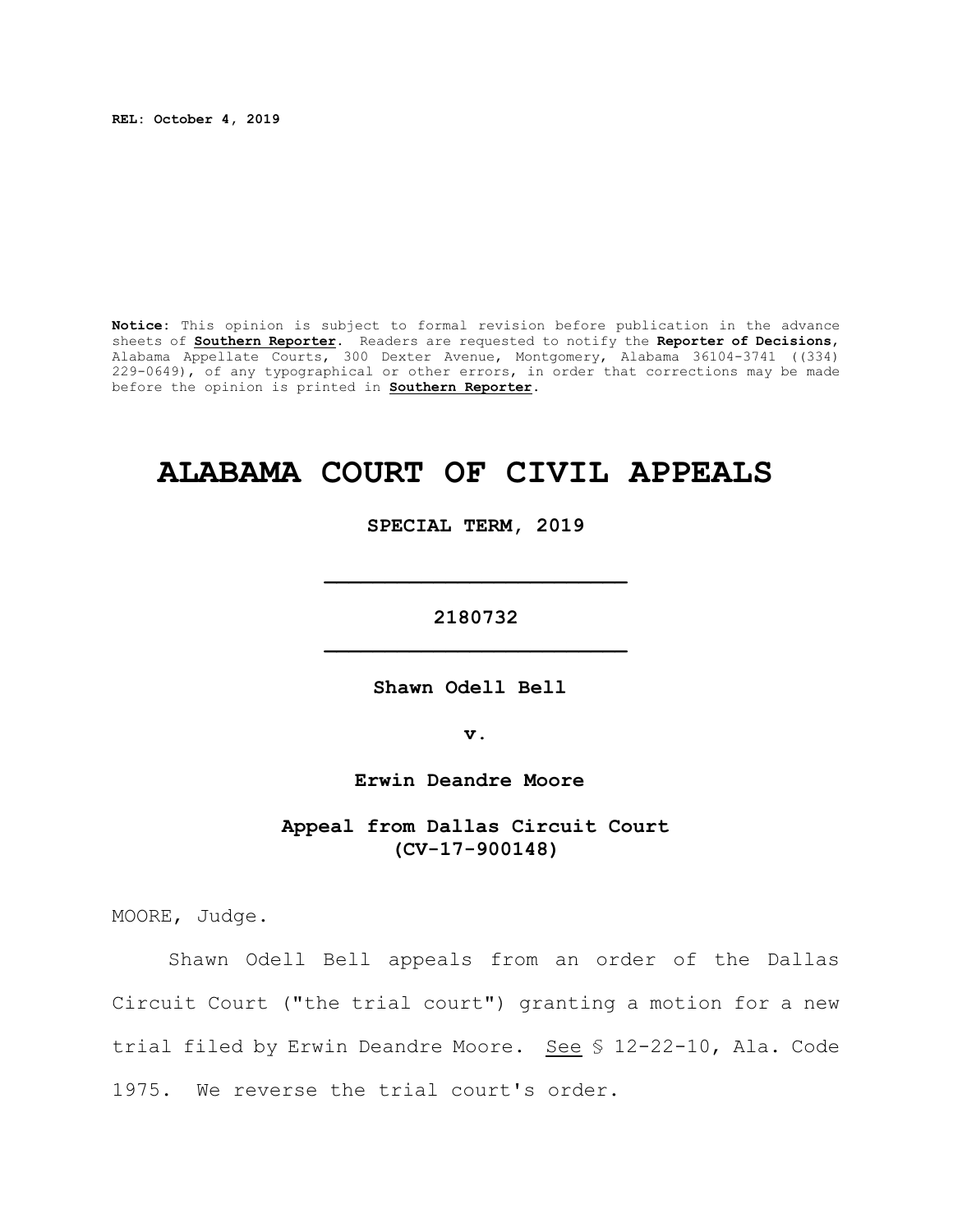## Procedural History

On August 4, 2017, Moore filed a complaint against Bell, alleging that Bell's negligent and/or wanton conduct had caused an automobile collision between his automobile and an automobile being driven by Moore and seeking damages.<sup>1</sup> Bell answered the complaint on November 15, 2017. The parties ultimately stipulated that Bell was liable for causing the accident and that the case would proceed to a jury trial on the issue of damages based on only Bell's negligence. After a trial, the jury returned a verdict in favor of Moore and awarded him damages in the amount of \$40,000. The trial court entered a judgment on the jury's verdict. Moore filed a motion for a new trial, asserting

"that the judgment entered in favor of ... Moore is inadequate in that the jury, after liability was stipulated to between the parties, failed to award damages to [Moore] in the total amount of medical bills stipulated to as having been incurred by [Moore] as a result of the accident, and failed to

<sup>1</sup>Moore also included a claim for "Uninsured/Underinsured Motorists Benefits" against State Farm Mutual Automobile Insurance Company. On October 18, 2017, State Farm answered the complaint. State Farm subsequently elected to opt out of the case and agreed "to be bound by the trier of fact's determinations on the issues of liability and damages." See Lowe v. Nationwide Ins. Co., 521 So. 2d 1309 (Ala. 1988).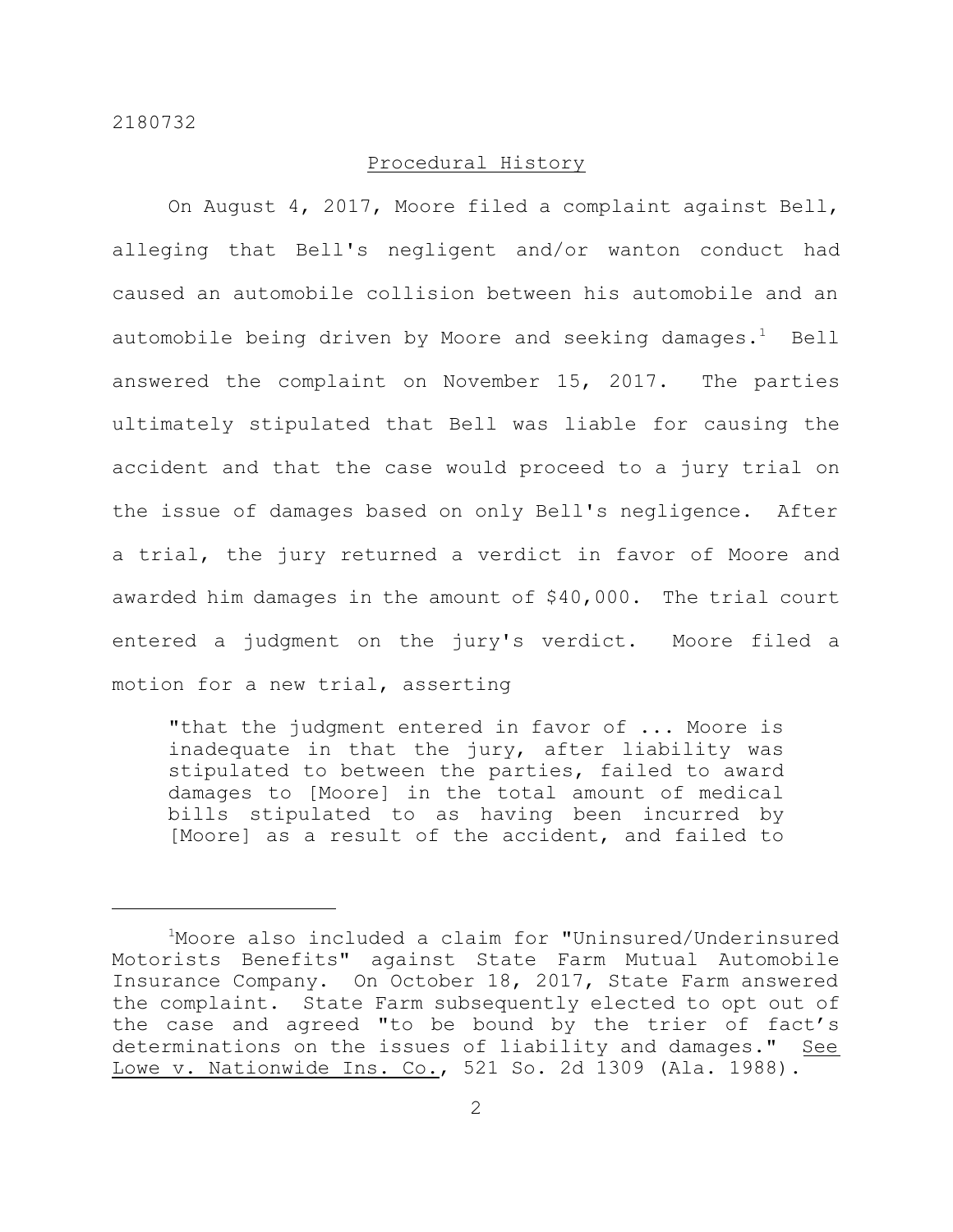award damages to [Moore] for pain and suffering as required by Alabama law." On March 19, 2019, the trial court granted the motion for a new trial. On March 28, 2018, Bell filed his notice of appeal.

## Facts

The facts adduced at the trial were largely undisputed. On May 11, 2016, an automobile being operated by Bell collided into the rear end of the automobile being operated by Moore. Moore testified that he had driven himself to the emergency room for treatment of neck and back pain the same date that the collision took place. Moore was subsequently treated by Dr. Park Chittom, an internal-medicine physician, and he eventually underwent an MRI, which indicated that he had suffered a T6-7 disk herniation. Dr. Chittom referred Moore to Dr. Timothy Holt, an orthopedic surgeon, for treatment. Dr. Holt recommended that Moore undergo conservative treatment consisting of physical therapy. By the time of the trial, Moore had completed two rounds of physical therapy and had been referred for an additional round. Dr. Holt testified that Moore's neck pain had subsided but that his back pain had persisted. Dr. Holt testified that Moore, more likely than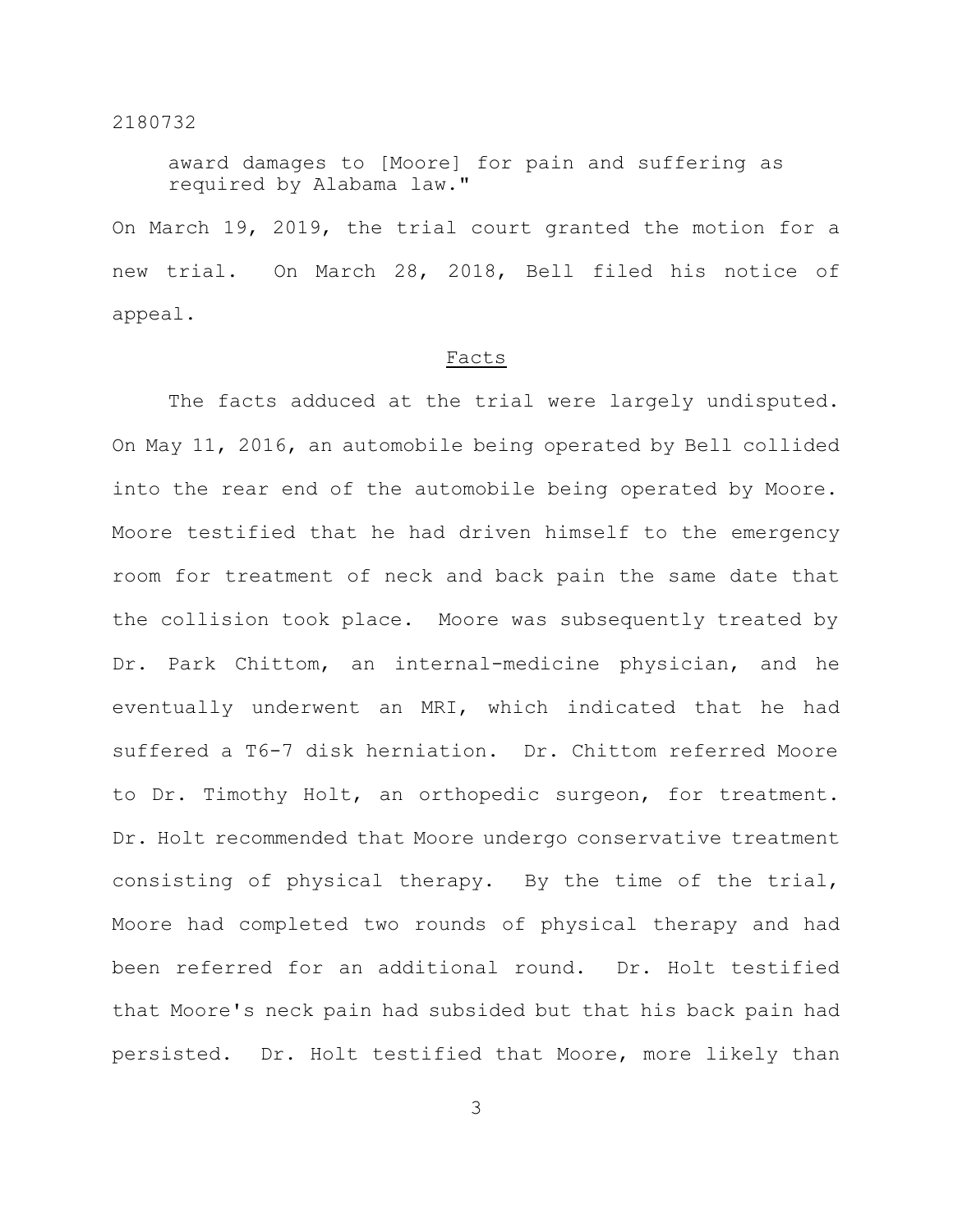not, would need additional physical therapy in the future. Dr. Holt indicated that it was possible that Moore might need an epidural injection or surgery in the future but that he had not had to undergo that type of treatment thus far. Dr. Holt testified that surgery would be a last resort and that he had observed that Moore had improved with physical therapy.

It was undisputed that the total medical charges incurred by Moore related to the automobile collision were \$40,227.14. However, Moore admitted that his medical-insurance company, Blue Cross and Blue Shield of Alabama ("BCBSAL"), had paid for most of his medical treatment. Specifically, Moore testified that he had had to pay a \$300 deductible for the initial visit to the emergency room, as well as a \$35 copay for each doctor's office visit. The exhibits introduced at trial indicate that Moore had had nine visits with Dr. Chittom and six visits with Dr. Holt. Additionally, Moore had had two rounds of physical therapy for which he had incurred charges of \$2,274 and \$2,817, respectively. With regard to his physical-therapy expenses, Moore testified that he had had to pay a \$300 deductible and then 20% of the total charges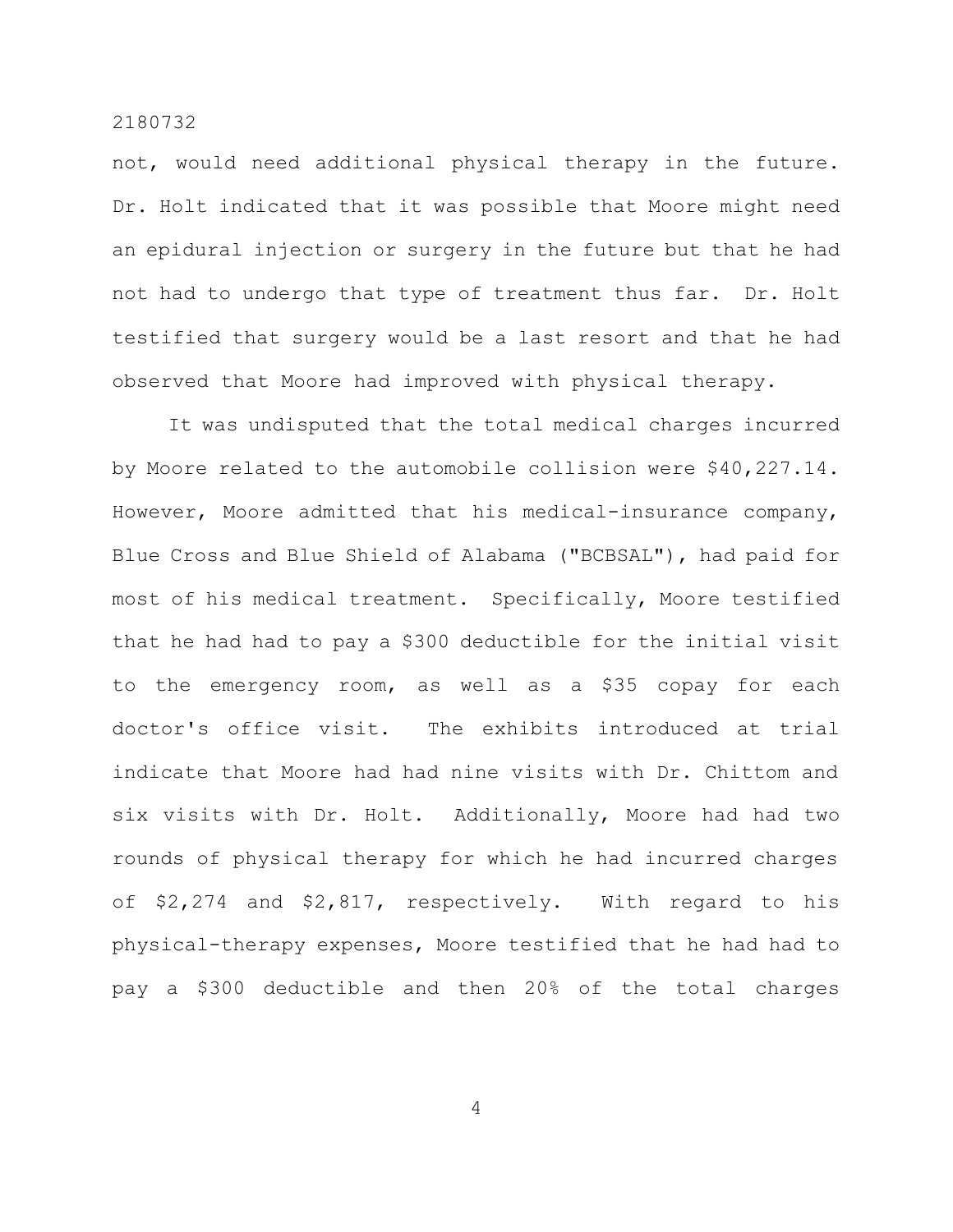incurred. The exhibits also indicate that Moore was responsible for charges in the amount of \$254.01 for an MRI.

Moore testified that his pain is a constant issue but that, other than a one-week absence immediately following the accident, he had been able to continue working as a firefighter. Moore represented that he was not claiming damages as a result of lost wages.

There was no evidence presented indicating whether Moore would have to reimburse BCBSAL for the amounts it had paid on behalf of Moore in the event that he recovered an award of damages in this case. However, Moore's attorney argued during closing arguments, without objection, that Moore would have to reimburse BCBSAL \$5,314 if he recovered an award of damages.

#### Standard of Review

"The decision whether to grant a motion for a new trial is within the discretion of the trial court; however, a trial court's order granting a motion for a new trial may be reversed where the jury's verdict is supported by the evidence and the trial court is plainly and palpably wrong in granting the new trial. Savoy v. Watson, [852 So. 2d 137 (Ala. Civ. App. 2002)].

"'When reviewing a motion for new trial on the grounds of inadequate damages, the reviewing court must consider whether the verdict is so opposed to the clear and convincing weight of the evidence as to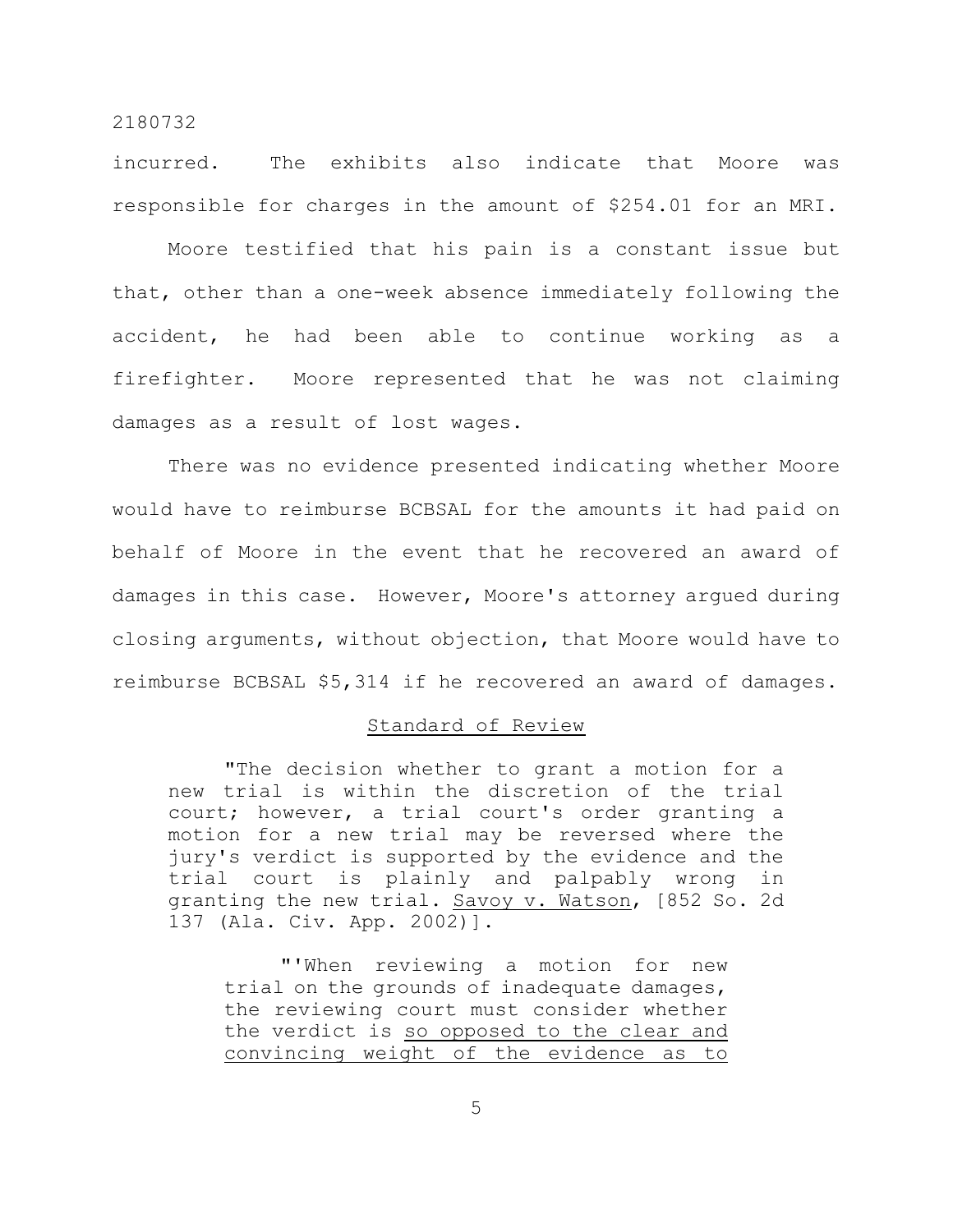clearly fail to do substantial justice, and whether the verdict fails to give substantial compensation for substantial injuries. Orr v. Hammond, 460 So. 2d 1322 (Ala. Civ. App. 1984). In addition, the reviewing court must keep in mind that a jury verdict is presumed to be correct and will not be set aside for an inadequate award of damages unless the amount awarded is so inadequate as to indicate that the verdict is the result of passion, prejudice, or other improper motive. Orr v. Hammond, supra.'

"Helena Chem. Co. v. Ahern, 496 So. 2d [12] at 14  $[ (Ala. 1986) ]$  (emphasis added).

"It is the job of the jury, and not the appellate courts, to evaluate the credibility of the witnesses. Scott v. Farnell, 775 So. 2d 789 (Ala. 2000). The function of the appellate courts is to determine whether the jury's verdict is supported by the evidence. Id. (citing Jawad v. Granade, 497 So. 2d 471 (Ala. 1986))."

Wells v. Mohammad, 879 So. 2d 1188, 1194 (Ala. Civ. App. 2003).

## Discussion

On appeal, Bell argues that "the trial court erred in granting a new trial on [the] grounds that the damages award of \$40,000 was inadequate [because, he says,] the jury heard testimony and evidence that the vast majority of [Moore's] medical expenses were paid by a third party."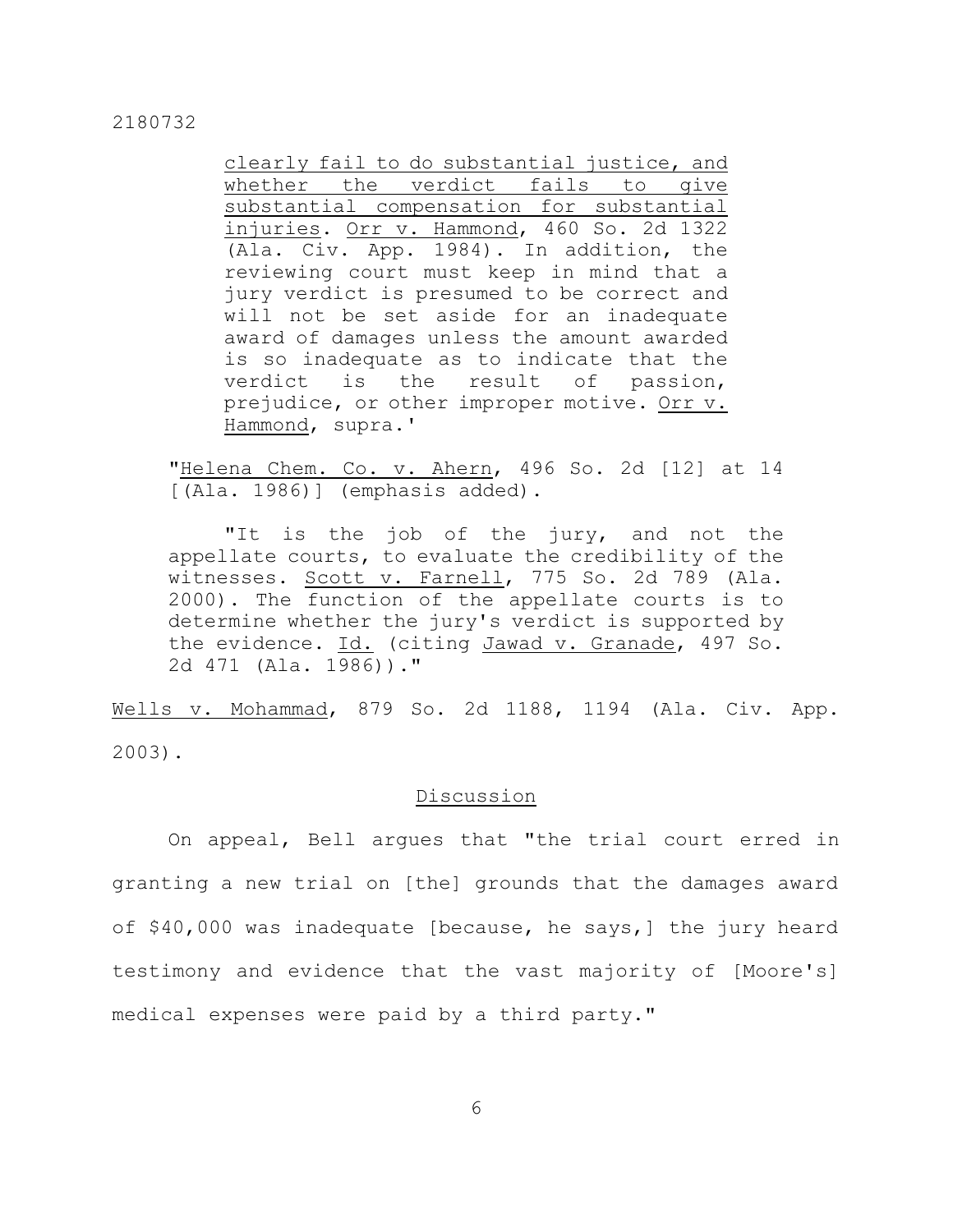"As a general rule, in awarding damages when liability has been proven, the verdict must include an amount at least as high as uncontradicted special damages, as well as an amount sufficient to compensate for pain and suffering. Nemec v. Harris, 536 So. 2d 93 (Ala. Civ. App. 1988). But in the case where medical expenses are claimed, some of which have been paid by medical insurance, the amount of damages recoverable may be less than the total medical expenses incurred. Senn v. Alabama Gas Corp., 619 So. 2d 1320, 1325 (Ala. 1993)."

AMF Bowling Ctrs., Inc. v. Dearman, 683 So. 2d 436, 438 (Ala. Civ. App. 1995). The jury may also consider whether the plaintiff is required to reimburse his or her medicalinsurance company from any damages he or she recovers. See, e.g., Dolgen Corp. v. Hanks, 706 So. 2d 1240 (Ala. Civ. App. 1997).

In the present case, although it was uncontradicted that Moore had incurred \$40,227.14 in medical expenses, Moore admitted that BCBSAL had paid for most of those expenses. Considering the testimony and exhibits in the record, it appears that Moore had actually paid approximately \$2,500 of the medical expenses himself. Even if Moore's attorney's representation during closing arguments that Moore would have to reimburse BCBSAL \$5,314 if he was awarded damages in this case is considered, that still leaves over \$30,000 of the